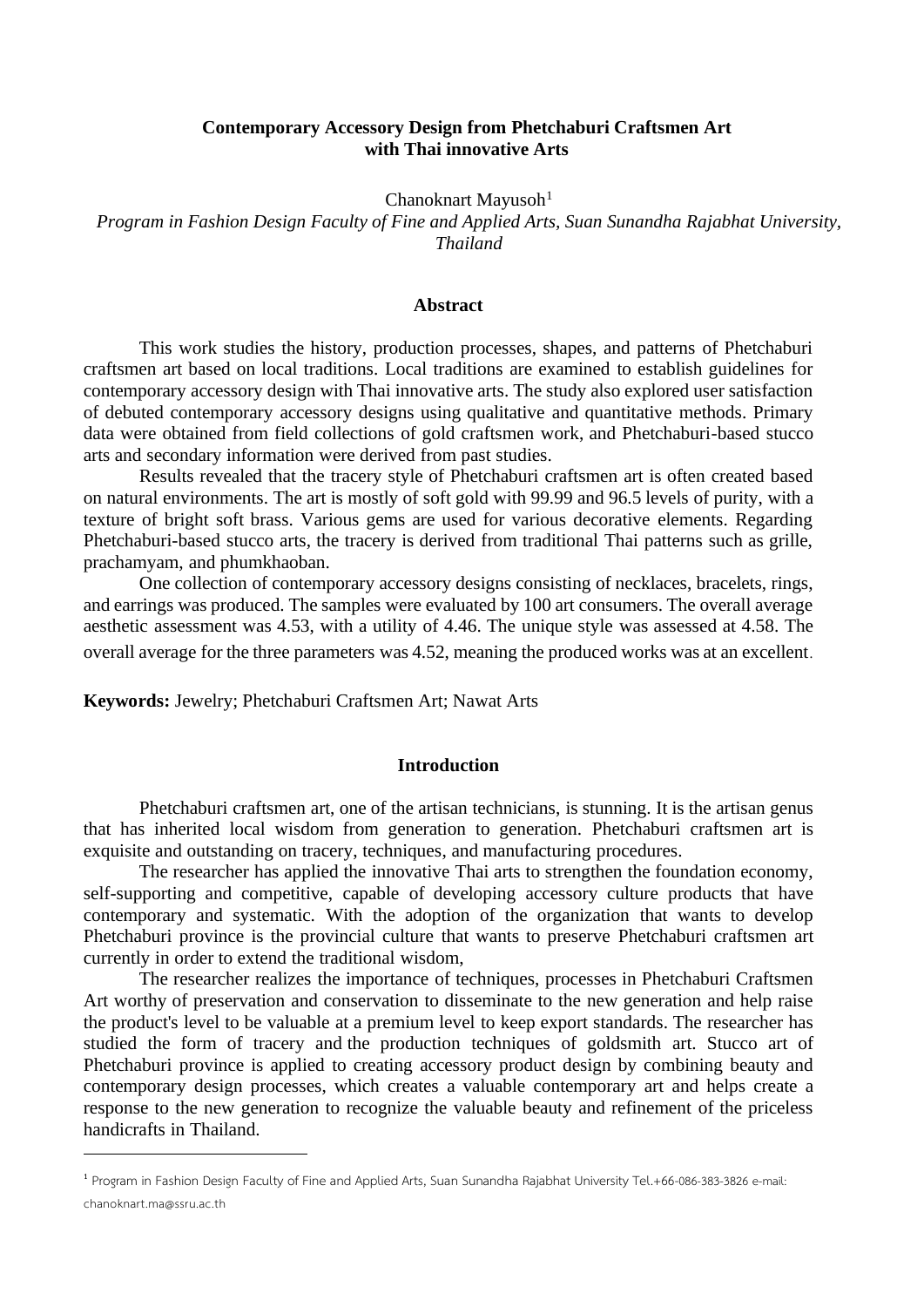## Research Objectives

- 1. To study the history of Phetchaburi Craftsmen Art
- 2. To study the production processes, shapes, structures, and patterns of local wisdom derived from the goldsmith and stucco arts of Phetchaburi.
- 3. To analyze the identity of local wisdom from goldsmith art and Phetchaburi stucco to establish guidelines on the contemporary accessory design with innovative Thai arts
- 4. To design the contemporary accessory from the art of goldsmith and Phetchaburi stucco
- 5. To evaluate the contemporary accessory design works from Phetchaburi Craftsmen Art

#### Methodology

#### 1. Data Collection

The researcher combined qualitative and quantitative methods to collect primary data from field data collection in Phetchaburi goldsmith and stucco arts. The secondary data were from various sources of literature and books about the history, production processes, shapes, structures, and patterns of local wisdom derived from the art of the goldsmith and stucco of Phetchaburi. The collected data were applied to create one collection of contemporary accessory designs consisting of necklaces, pendants, bracelets, rings, and earrings. A satisfaction survey of contemporary accessory design works was conducted by using the prototype to a sample of 100 art consumers in order to use the satisfaction assessment results to improve the accessory designs.

## **This research framework uses the main conceptual frameworks as follows:**

- 1) Conceptual framework of the manufacturing process, technique, and pattern
- 2) Conceptual framework of physical and aesthetics
- 3) Conceptual framework of crafting analysis
- 4) Conceptual framework of creative economy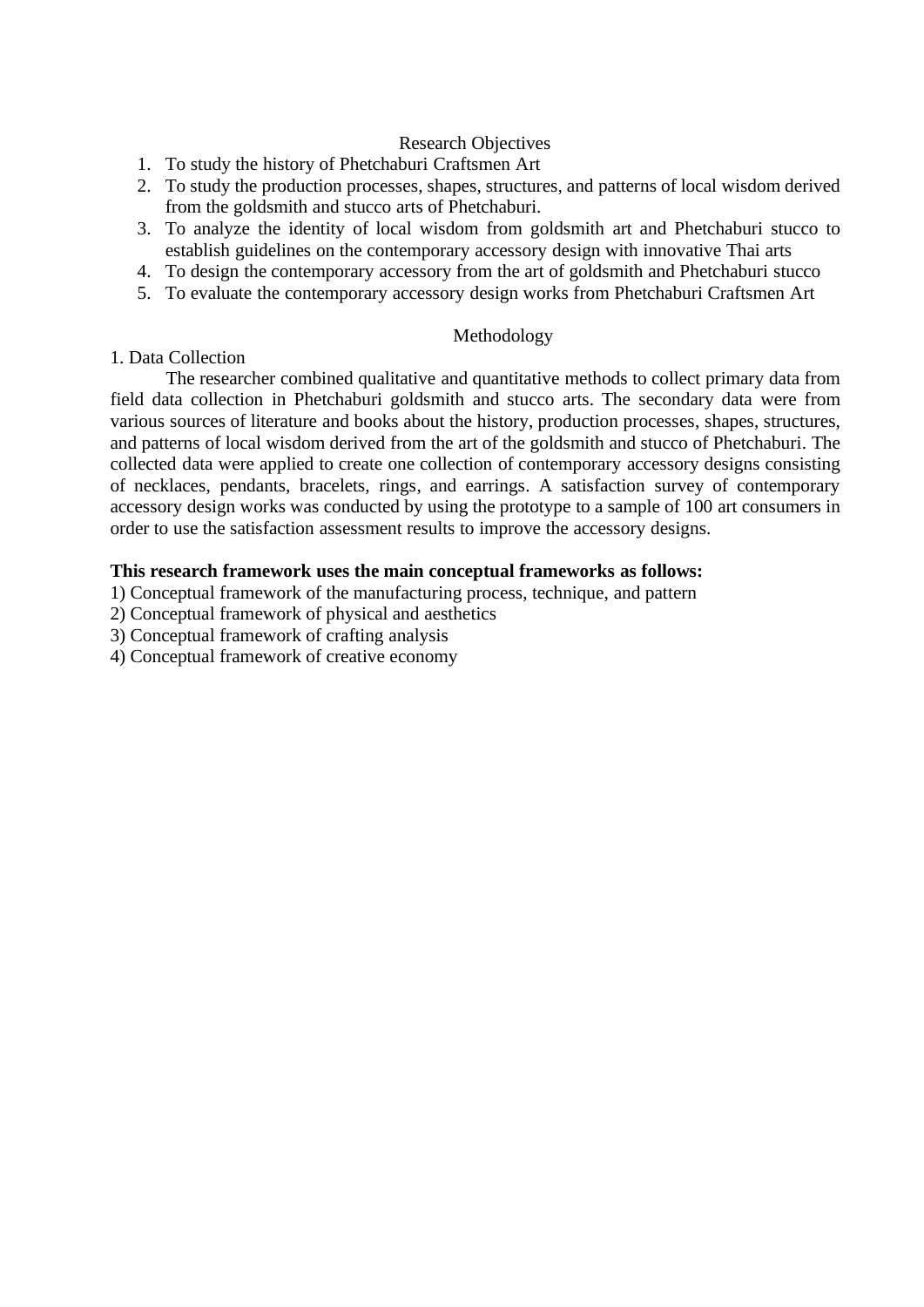

#### **2. Research methodology**

1) Go into the field to record the art of goldsmith and stucco in Phetchaburi Province.

2 )Study the documents about the history of the art of goldsmith and stucco in Phetchaburi province and the main elements in pattern design and color

3 )Communicate with art experts in goldsmith and stucco in Phetchaburi province to study the pattern design, colors, and production methods.

- 4) Collect data from field documents and small group discussions with experts.
- 5) Analyze data to establish guidelines for contemporary accessory design.
- 6) The contemporary accessory design experiments with the following steps:
	- Bring patterns, traceries, techniques, materials, production processes, arts of goldsmith and stucco in Phetchaburi province that are analyzed
	- Bring patterns, traceries, and colors to develop into sketches.
	- Experiment with laying patterns according to the art to suit contemporary accessory.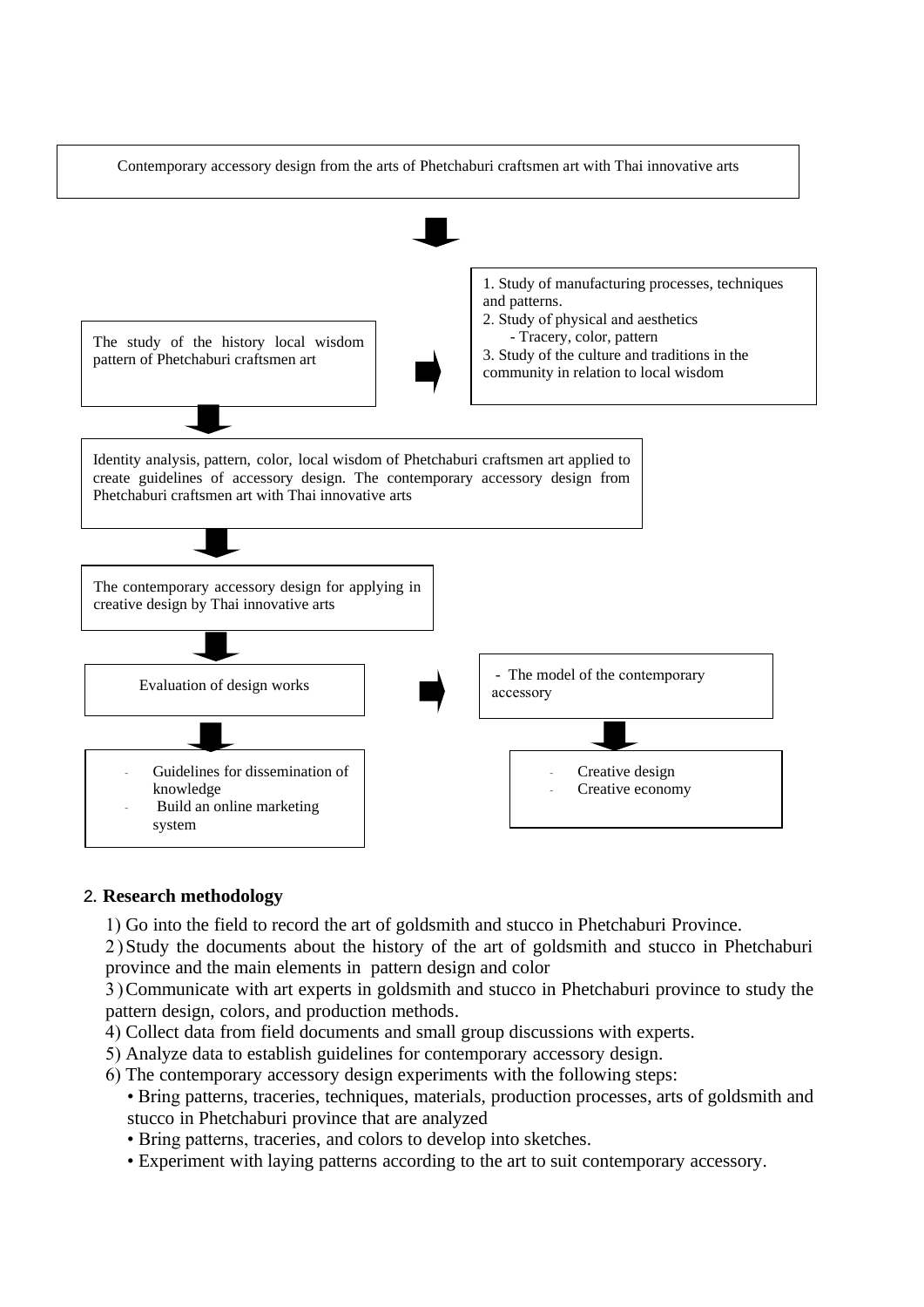7) Present the results of data analysis and research results in descriptive research with illustrations and contemporary accessory designs inspired by the art of goldsmith and stucco in Phetchaburi province, one collection. The collection consisted of necklaces, pendants, bracelets, rings, and earrings.

8) A satisfaction survey of contemporary design works was carried out by research methodology as follows:

a. The sample was 100 art consumers from the purposive sampling for study.

b. The quantitative research tool for the sample was a questionnaire.

c. The quantitative data analysis was done using a statistical program. The statistics used in data analysis were descriptive statistics such as frequency, percent, mean

## **3. Data Analysis**

## **Analysis of Phetchaburi craftsmen art of goldsmith works and fresh stucco works**

#### **Goldsmith works**

In the current, the tracery style used in goldsmith work of Phetchaburi craftsmen is often created from the nature around the craftsman such as fauna and flora or sacred object that is consistent with the belief of the manufacturer as shown in the analysis table below:

Table 1: Analysis table of the tracery style used in goldsmith work of Phetchaburi craftsmen Thai relating to beliefs

| <b>Tracery name</b> | <b>Tracery source</b>         | <b>Beliefs</b>                                                                                                                                                   |
|---------------------|-------------------------------|------------------------------------------------------------------------------------------------------------------------------------------------------------------|
| Pawalum             | Chinese lantern               | The light that leads to success<br>and glory                                                                                                                     |
| Lukson              | Sea pine cones                | Beauty and exquisiteness of<br>sea pine c<br>ones                                                                                                                |
| Taolang<br>กรัท     | Burmese fishtail palm<br>tree | The free sway of Burmese<br>fishtail palm leaves as the<br>wind blows. Characteristic<br>similar to the person who<br>walks coquettish that can be<br>sex appeal |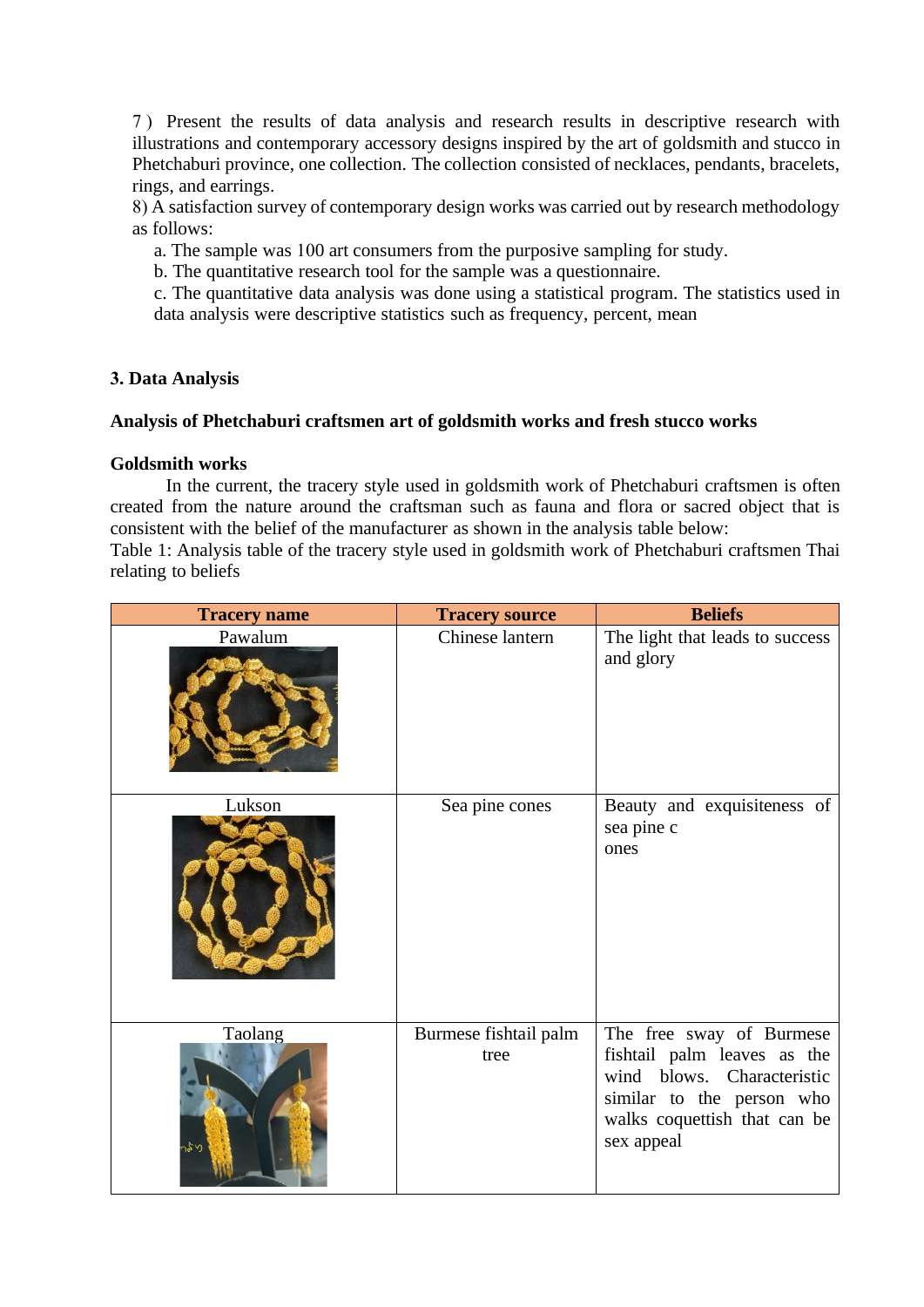| <b>Tracery name</b> | <b>Tracery source</b>                                     | <b>Beliefs</b>                                                                                                                                         |
|---------------------|-----------------------------------------------------------|--------------------------------------------------------------------------------------------------------------------------------------------------------|
| Kadoom              | Roseum plenum/<br>Double red lotus                        | It showed faith, peace, and<br>beauty.                                                                                                                 |
| Dokpikul            | Phikul flower                                             | Precious<br>Thai flowers<br>are<br>often planted in temples. It is<br>very beautiful and fragrant.<br>Even though it wilted, the<br>fragrance remained |
| Lukmaiplaimue       | Thai fruit                                                | Thai Fruit showed the fertility<br>of the land of Thailand                                                                                             |
| Phirod              | Amulet                                                    | Keep away<br>from<br>danger,<br>misfortune, and evil                                                                                                   |
| Ta beil             | Adapted from Phirod,<br>that has carved a deep<br>groove. | Keep<br>away<br>from<br>danger,<br>misfortune, and evil                                                                                                |
| Phayanakh           | King of Nagas                                             | Symbol of greatness, fertility,<br>wealth, and also symbolize the<br>stairway to the universe and<br>achievement                                       |
| Jhanmaphraw         | Spadix of the coconut                                     | The coconut is a sacred fruit<br>used in all kinds of high-level<br>works in the Thai way of life,<br>from ordinary people to the<br>prince.           |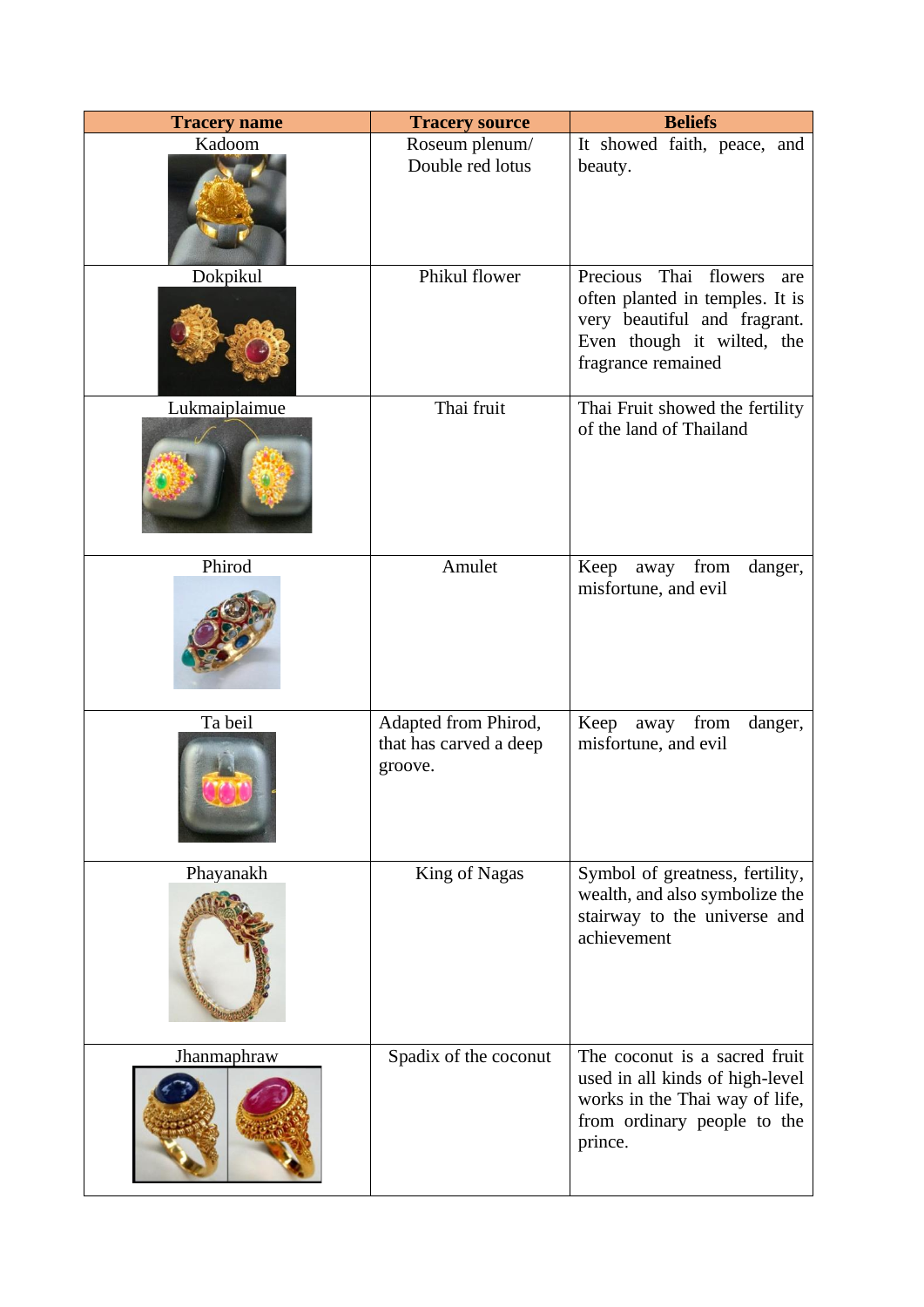## **Application of fresh stucco arts in product design**

At present, fresh stucco arts have been developed to apply in various product designs such as an accessory, brooches, key chains, candleholders, and vases. In the introduction of fresh stucco works applied in product design, it is popular to reduce the size of the stucco works to suit the use of that product by combining the materials to be used, the pattern used as the Prachamyam pattern, and the wood grain. Colors popular with the fresh cement are soft white and some others but in small quantities.

| <b>New product</b> | <b>Type</b>      | <b>Color</b>                         | <b>Tracery</b>                      | <b>Decoration</b><br>material                        |
|--------------------|------------------|--------------------------------------|-------------------------------------|------------------------------------------------------|
| 99<br>90           | Earrings         | Soft<br>white<br>Yellow<br>Color     | Prachamyam<br>pattern               | Gemstone<br>Ear hook<br><b>Board</b><br>earrings     |
|                    | Hair clip        | Soft<br>white                        | Prachamyam<br>pattern<br>Wood grain | Hairpin                                              |
|                    | Keychain         | Soft<br>white<br>Yellow              | Prachamyam<br>pattern<br>Woodgrain  | Keychain<br>Tassel<br>Wooden<br>beads<br>Stone beads |
|                    | Candle<br>holder | Soft<br>white<br>Red<br>lime         | Woodgrain                           | Candle                                               |
|                    | vase             | Soft<br>white<br>Red<br>lime<br>Gold | Prachamyam<br>pattern<br>Woodgrain  | Clay vase                                            |

| Table 2: Analysis of fresh stucco arts in product design. |  |  |  |
|-----------------------------------------------------------|--|--|--|
|                                                           |  |  |  |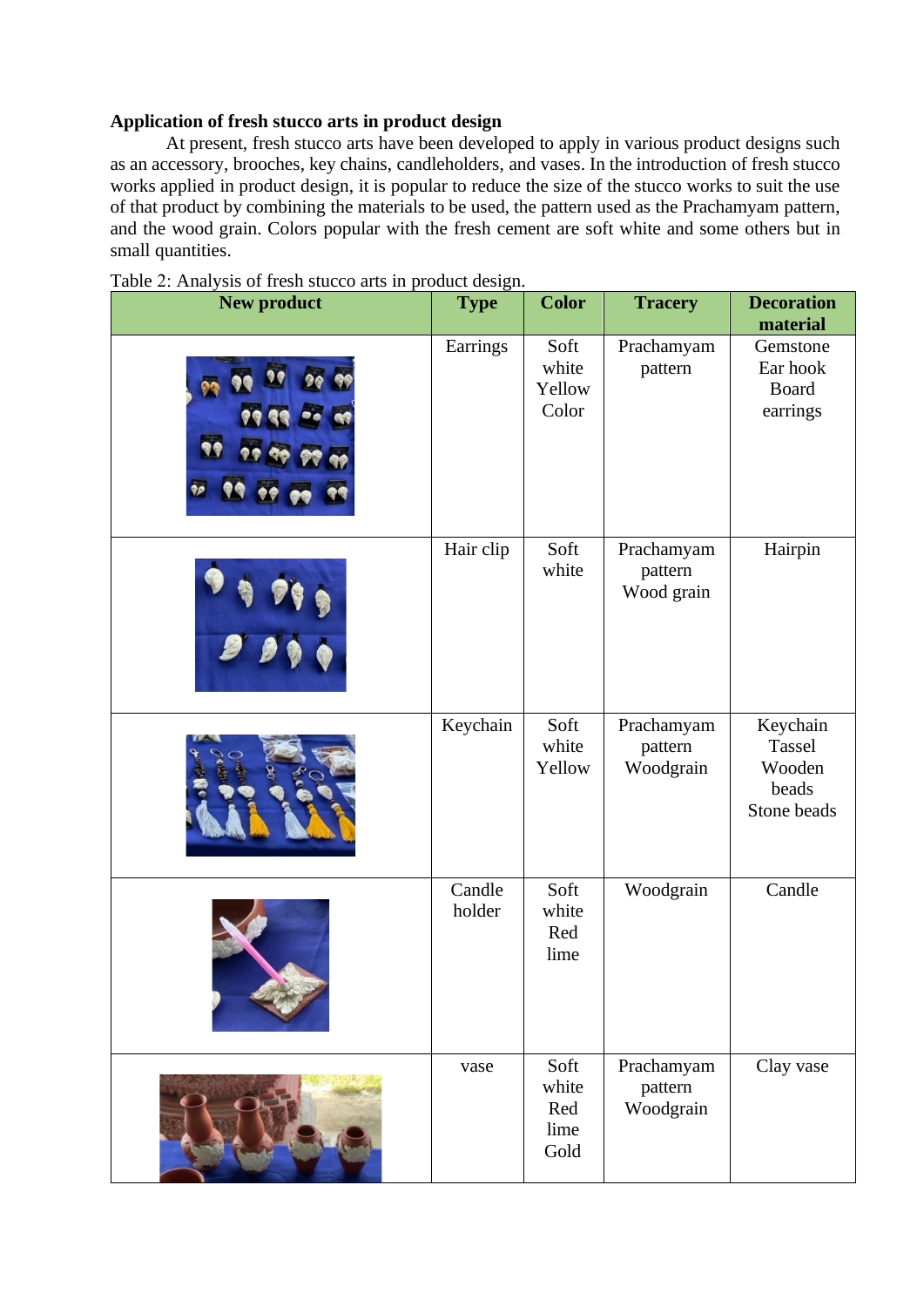## **Expected benefits**

1. Able to gain knowledge about the history of "Arts of goldsmith and Phetchaburi stucco"

2 .Able to gain knowledge about the production processes, shapes, structures, and tracery of local wisdom derived from the arts of goldsmith and Phetchaburi stucco"

3. Able to analyze the identity of local wisdom "Arts of goldsmith and Phetchaburi stucco" to be applied to create the contemporary accessory design approach with Thai innovative arts

4. Get the works of the contemporary accessory design

## **Findings**

Researcher brings Phetchaburi craftsmen art in the past of goldsmith works and fresh stucco works "as an inspiration in the contemporary accessory designs in one collection including necklaces, pendants, bracelets, rings, earrings. This collection combines techniques from art of goldsmith works and fresh stucco works by developing from traditional Thai patterns to applied Thai patterns.

**Materials used:** fresh cement, brass, and colored gemstones

**Color used:** gold color, soft white color from fresh cement, and colored gemstones.

## **Work of necklace design**



Figure 1: Work of necklace design Source: Chanoknart Mayusoh

| <b>Type</b> | <b>Applied pattern</b><br>from; | <b>Color</b>                          | <b>Material</b>                            | <b>Usefulness</b>                                     |
|-------------|---------------------------------|---------------------------------------|--------------------------------------------|-------------------------------------------------------|
| Necklace    | Prachamyam<br>pattern           | Gold<br>Soft white<br>Red<br>sapphire | <b>Brass</b><br>White lime<br>Red gemstone | Used to wear on<br>the neck for<br>various occasions. |

Table 3: Analysis table on work of necklace design

## **Work pendant design**



Figure 2: Work pendant design Source: Chanoknart Mayusoh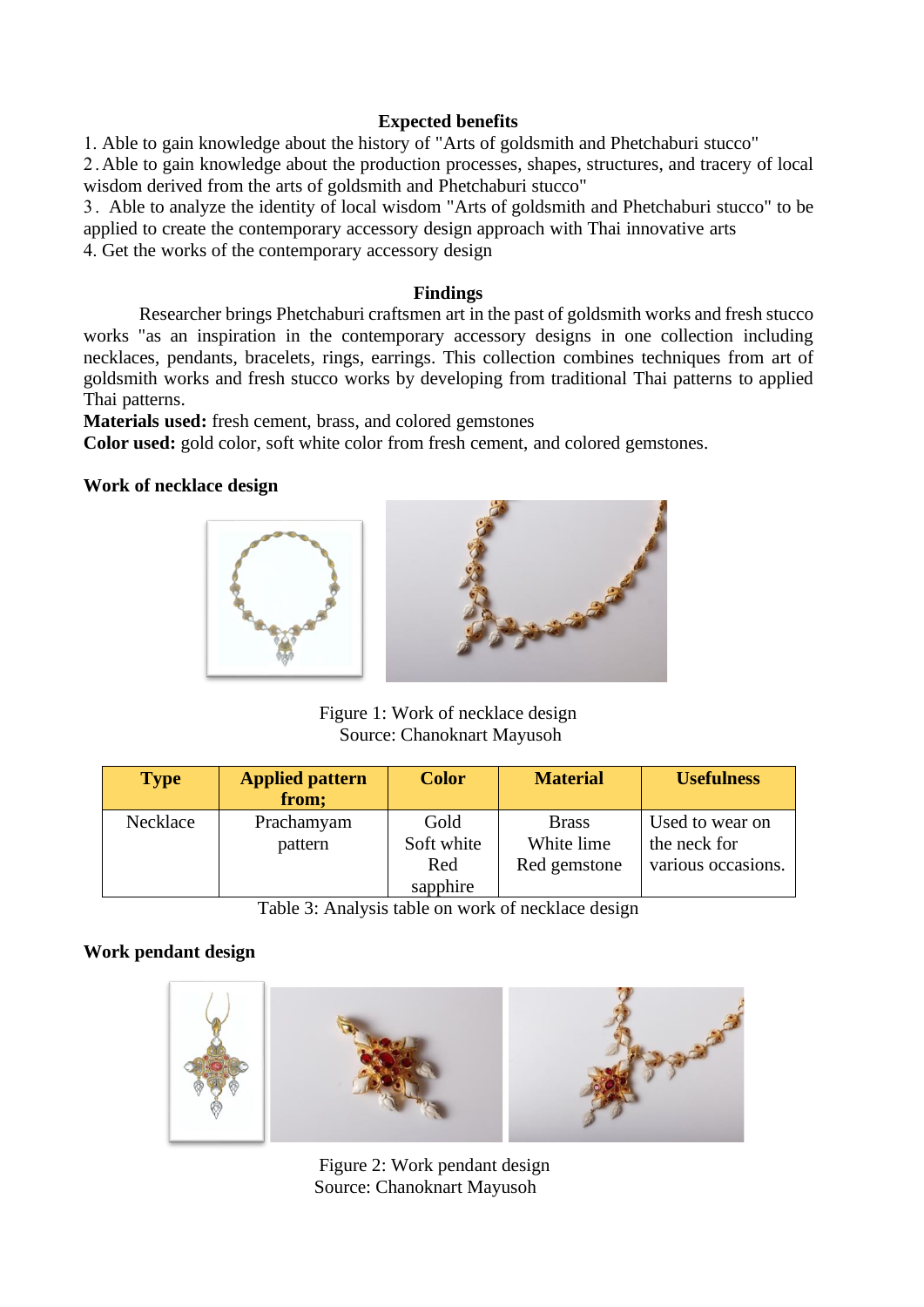| <b>Type</b> | <b>Applied pattern</b><br>from; | <b>Color</b> | <b>Material</b> | <b>Usefulness</b>  |
|-------------|---------------------------------|--------------|-----------------|--------------------|
| Pendant     | Prachamyam                      | Gold         | <b>Brass</b>    | Used to wear on    |
|             | pattern                         | Soft white   | White lime      | the neck for       |
|             |                                 | Red sapphire | Red gemstone    | various occasions. |

Table 4: Analysis table on work of pendant design

# **Work of bracelet design**



Figure 3: Work of bracelet design Source: Chanoknart Mayusoh

| <b>Type</b>     | <b>Applied pattern</b><br>from; | <b>Color</b>                          | <b>Material</b>                            | <b>Usefulness</b>                                    |
|-----------------|---------------------------------|---------------------------------------|--------------------------------------------|------------------------------------------------------|
| <b>Bracelet</b> | Prachamyam<br>pattern           | Gold<br>Soft white<br>Red<br>sapphire | <b>Brass</b><br>White lime<br>Red gemstone | Used to wear on<br>fingers for<br>various occasions. |

Table 5: Analysis table on work of bracelet design

# **Work of ring design**



Figure 4: Work of ring design Source: Chanoknart Mayusoh

| Type | <b>Applied pattern</b><br>from; | <b>Color</b> | <b>Material</b> | <b>Usefulness</b> |
|------|---------------------------------|--------------|-----------------|-------------------|
|------|---------------------------------|--------------|-----------------|-------------------|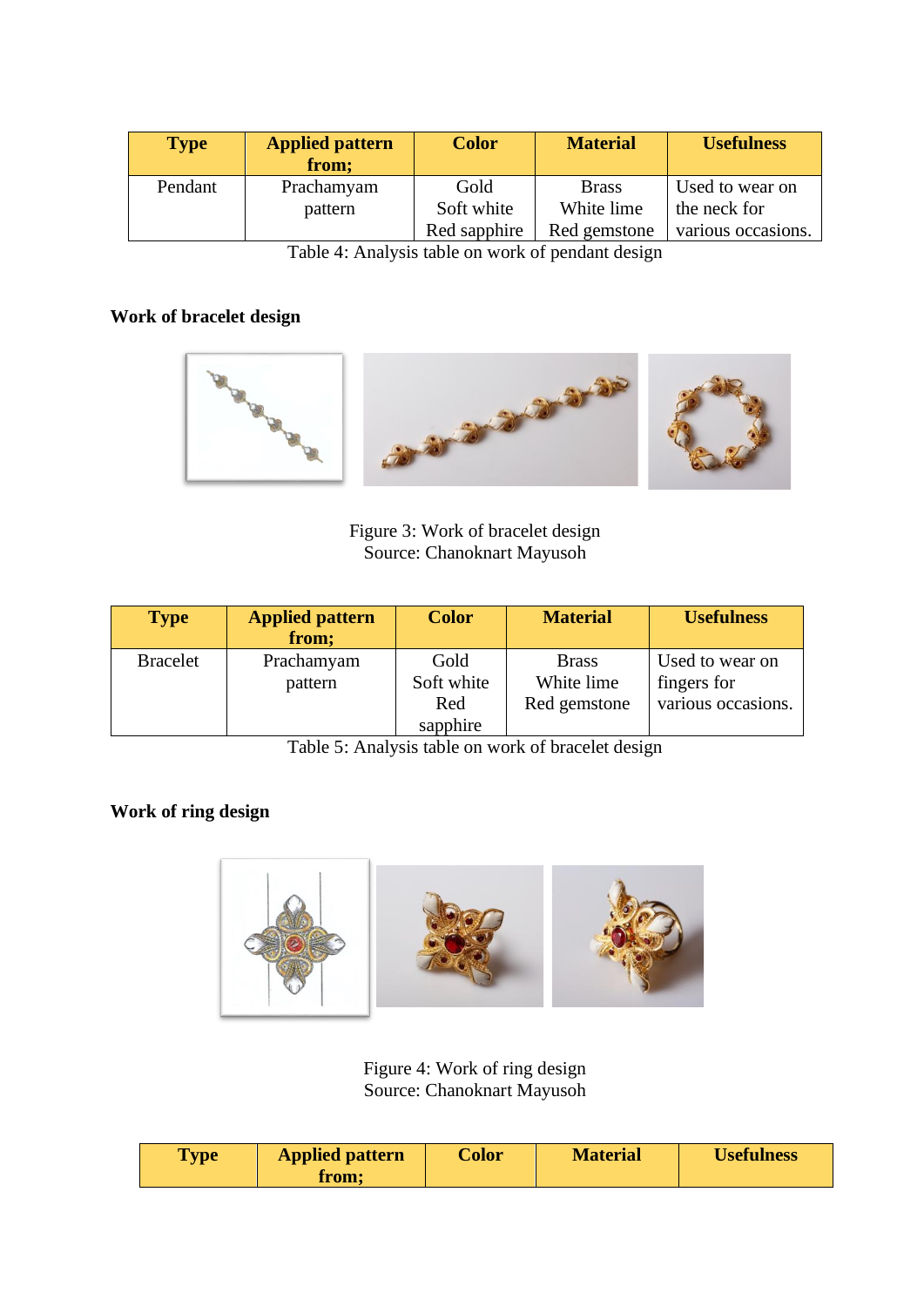| Ring | Prachamyam | Gold       | <b>Brass</b> | Used to wear on    |
|------|------------|------------|--------------|--------------------|
|      | pattern    | Soft white | White lime   | fingers for        |
|      |            | Red        | Red gemstone | various occasions. |
|      |            | sapphire   |              |                    |

Table 6: Analysis table on work of ring design

## **Work of earring design**



Figure 5: Work of earring design Source: Chanoknart Mayusoh

| <b>Type</b> | <b>Applied pattern</b><br>from; | <b>Color</b>                          | <b>Material</b>                            | <b>Usefulness</b>                                    |
|-------------|---------------------------------|---------------------------------------|--------------------------------------------|------------------------------------------------------|
| Earrings    | Prachamyam<br>pattern           | Gold<br>Soft white<br>Red<br>sapphire | <b>Brass</b><br>White lime<br>Red gemstone | Used to wear on<br>Earlobe for<br>various occasions. |

Table 7: Analysis table on work of earrings design

#### **Satisfaction results of the consumer sample**

The consumer survey sample was 75% female, 25% male, aged between 31 and 40. Fiftyfive percent followed by the age of 21-30 years old, 40% and under 20 years of age, accounting for 5%. Education at the bachelor's degree accounted for 42%. 35% of the students in design institutions and universities accounted for 65%, with the most aptitude in jewelry design, accounting for 40%, and followed by 30 percent in product design,

Table 8 showed the mean, standard deviation, and satisfaction level on contemporary accessory design by a sample of 100 art consumers.

| <b>Evaluation list</b>                                                                   |      | $\bm{S}$ . $\bm{D}$ | <b>Satisfaction level</b> |
|------------------------------------------------------------------------------------------|------|---------------------|---------------------------|
| <b>Aspects of aesthetics</b>                                                             |      |                     |                           |
| 1. The patterns are beautiful, harmonious between<br>the gold works and the stucco works | 4.60 | 0.49                | Excellent                 |
| 2. The pattern has a beautiful proportion and<br>appropriate                             | 4.53 | 0.51                | Excellent                 |
| 3. The color is beautiful appropriate.                                                   | 4.60 | 0.49                | Excellent                 |
| 4. The overall picture of patterns, shapes, colors are<br>beautiful and harmonious.      | 4.53 | 0.51                | Excellent                 |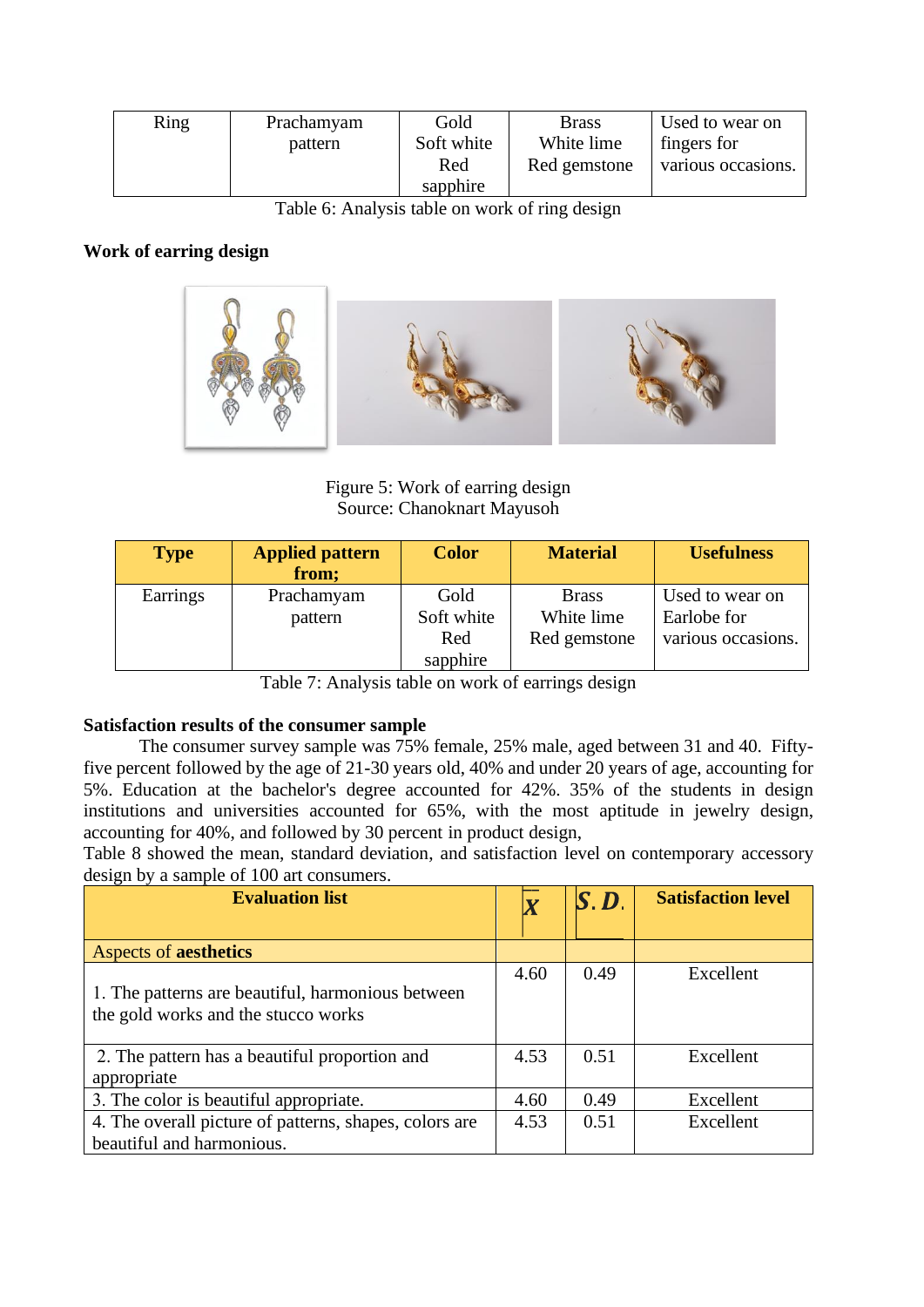| <b>Evaluation list</b>                                                                                  | $\overline{\bm{X}}$ | $\bm{S}, \bm{D}_1$ | <b>Satisfaction level</b> |
|---------------------------------------------------------------------------------------------------------|---------------------|--------------------|---------------------------|
| <b>Aspects of aesthetics</b>                                                                            |                     |                    |                           |
|                                                                                                         | 4.60                | 0.49               | Excellent                 |
| 5. The pattern is beautiful, suitable for any type of                                                   |                     |                    |                           |
| contemporary gold accessory with value and price.<br>6. It is beautiful and impresses consumers to make | 4.33                | 0.61               | Good                      |
| purchasing decisions.                                                                                   |                     |                    |                           |
| <b>Total</b>                                                                                            | 4.53                | 0.10               | <b>Excellent</b>          |
| <b>Functional aspects</b>                                                                               |                     |                    |                           |
| 1. The pattern is appropriate, comfortable to wear.                                                     | 4.33                | 0.61               | Good                      |
| 2. The pattern is reasonable and correct according to                                                   | 4.60                | 0.49               | Excellent                 |
| the user's ergonomics.                                                                                  |                     |                    |                           |
| <b>Total</b>                                                                                            | 4.46                | 0.19               | <b>Excellent</b>          |
| The form that maintains the identity of                                                                 |                     |                    |                           |
| <b>Phetchaburi craftsmen art</b>                                                                        |                     |                    |                           |
| 1. The work of the design maintains the identity of                                                     | 4.53                | 0.51               | Excellent                 |
| the Phetchaburi goldsmith works                                                                         |                     |                    |                           |
| 2. The design works that maintain the identity of                                                       | 4.60                | 0.49               | Excellent                 |
| Phetchaburi fresh stucco works                                                                          |                     |                    |                           |
| 3. The design works are a combination of the                                                            | 4.60                | 0.49               | Excellent                 |
| identity of the goldsmith, and the Phetchaburi fresh                                                    |                     |                    |                           |
| stucco works perfectly and clearly.                                                                     |                     |                    |                           |
| <b>Total</b>                                                                                            | 4.58                | 0.04               | <b>Excellent</b>          |
| <b>Total all 3 aspects</b>                                                                              | 4.52                | 0.06               | <b>Excellent</b>          |

Table 8 showed that the results of the evaluation of opinions on the contemporary accessory designs had the overall average of beauty at 4.53, the standard deviation of the data at 0.10. This mean excellent level. The total usefulness mean 4.46 , the standard deviation of the data at 0.19. That mean good level. The total mean of patterns in which the identity work of Phetchaburi craftsmen art was at 4.58, the standard deviation of the data at 0.04. Interpret was at an excellent level. The overall average of the three areas from the design experts was at 4.52, the standard deviation of the data at 0.06 , which can mean that the contemporary accessory design works **was at an excellent level**

#### **Conclusion and discussion**

The results of the research revealed that the current work of Phetchaburi craftsmen art consists of eight categories of arts as follows:

1. Carve beautifully the banana plant work, 2. Fresh stucco arts, 3. Paper hammering, 4. Animal head sculpture work, 5. Goldsmith work, 6. Watering work, 7. Painting, and 8. Khon mask work.

The researcher has taken two groups of craftsmen, two branches, used in data analysis and design, namely goldsmith and stucco works by conclusion as follows:

#### **Goldsmith work**

Patterns used in the Phetchaburi goldsmiths works at present are often created from nature around the craftsmen, such as fauna and flora or sacred object, and are often consistent with the beliefs of the manufacturers as follows: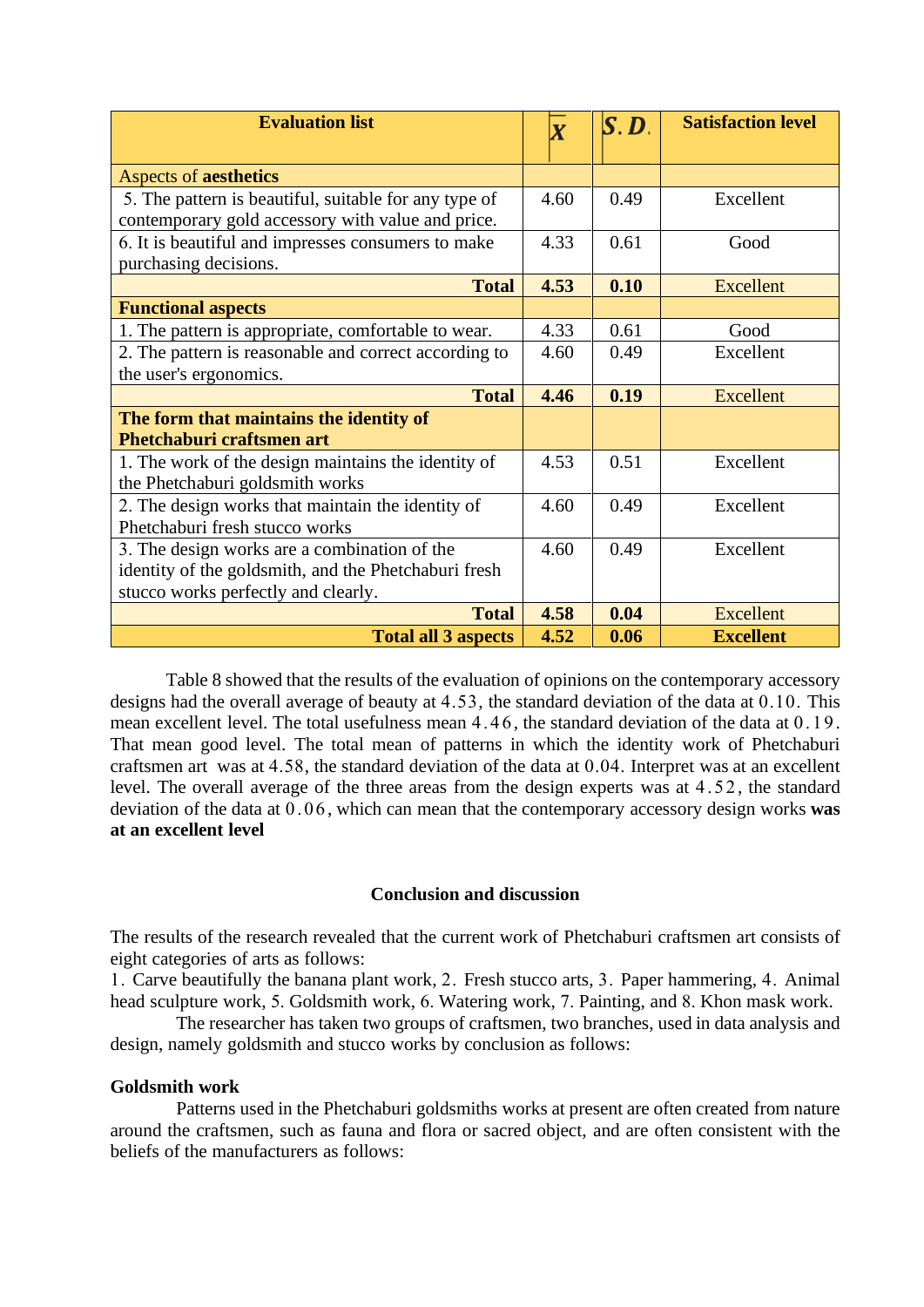- 1. Pawalu was named from the Chinese lantern, meaning the light that leads to success and glory.
- 2. Lukson was named from the sea pine cones, representing the beauty and exquisiteness of the sea pine cones.
- 3. Taolang was named from the Burmese fishtail palm tree, meaning the free sway of Burmese fishtail palm leaves as the wind blows. Characteristic similar to the person who walks coquettish that can be sex appeal
- 4. Kadoom was named from roseum plenum, double red lotus, meaning faith, peace, and beauty.
- 5. Dokpikul was named from phikul flower, meaning precious Thai flowers often planted in temples. They are very beautiful and fragrant. Even though it wilted, the fragrance remained
- 6. Lukmaiplaimue was named from the Thai fruit, meaning Thai Fruit showed the fertility of the land of Thailand
- 7. Phirod was named from an amulet, meaning keeping away from danger, misfortune, and evil
- 8. Ta beil was adapted from Phirod, carved deep groove. This means keeping away from danger, misfortune, and evil.
- 9. Phayanakh was named after king nagas, which symbolizes greatness, fertility, wealth and symbolizes the stairway to the universe and achievement.
- 10. Jhanmaphraw was named from the coconut spadix, meaning that the coconut is a sacred fruit used in all kinds of high-level works in the Thai way of life, from ordinary people to the prince.

#### **Stucco works**

In stucco arts of Phetchaburi craftsmen in the past, most of the colors were derived from the lime color, the craftsmen often called soft white, ivory white, later developed from the white lime color, added to the red lime color, which the red lime color is obtained from the red sandstone and gravel stone, the stone is pounded and mixed with sand and used to sculpt the artwork. The decoration of fresh stucco arts of Phetchaburi craftsmen, there are three ways to decorate and decorate as follows:

1. Mirror decoration, 2. Benjarong cup decoration, and 3. Gilding, which is consistent with the studies of Sangwanphe  $(2016)$  showed that the field of study on fine stucco works according to the pattern of Phetchaburi craftsmen that called Glass gilding work, the glass grooves, when viewed, will be dazzling and have a distinctive pattern. The way to glass gilding work, the craftsmen will do after completed stucco works.

In this research, the researcher surveyed the satisfaction of contemporary dress design work by determining the population and sampling by taking the model to a sample of 100 art consumers. The overall average aesthetic assessment was 4.53, with a utility of 4.46. The unique style was assessed at 4.58. The overall average for the three parameters was 4.52, meaning the produced works was at **an excellent**

Designers and manufacturers can apply the design guidelines from findings to apply in the design and production of actual works to be applied for commercial use to obtain products that meet the needs of the customer groups. It is also to raise the social level for the new generation to popularize the design with the identity of Phetchaburi craftsmen Art, which is consistent with the research of Permachat and et al., which showed that the manufacturers could use marketing strategies in creating value. The use of the advantages or strengths of the existing wisdom products to properly meet the needs of consumers, difficult to imitate, can be created high prices according to their needs. (Permat and et al., 2013)